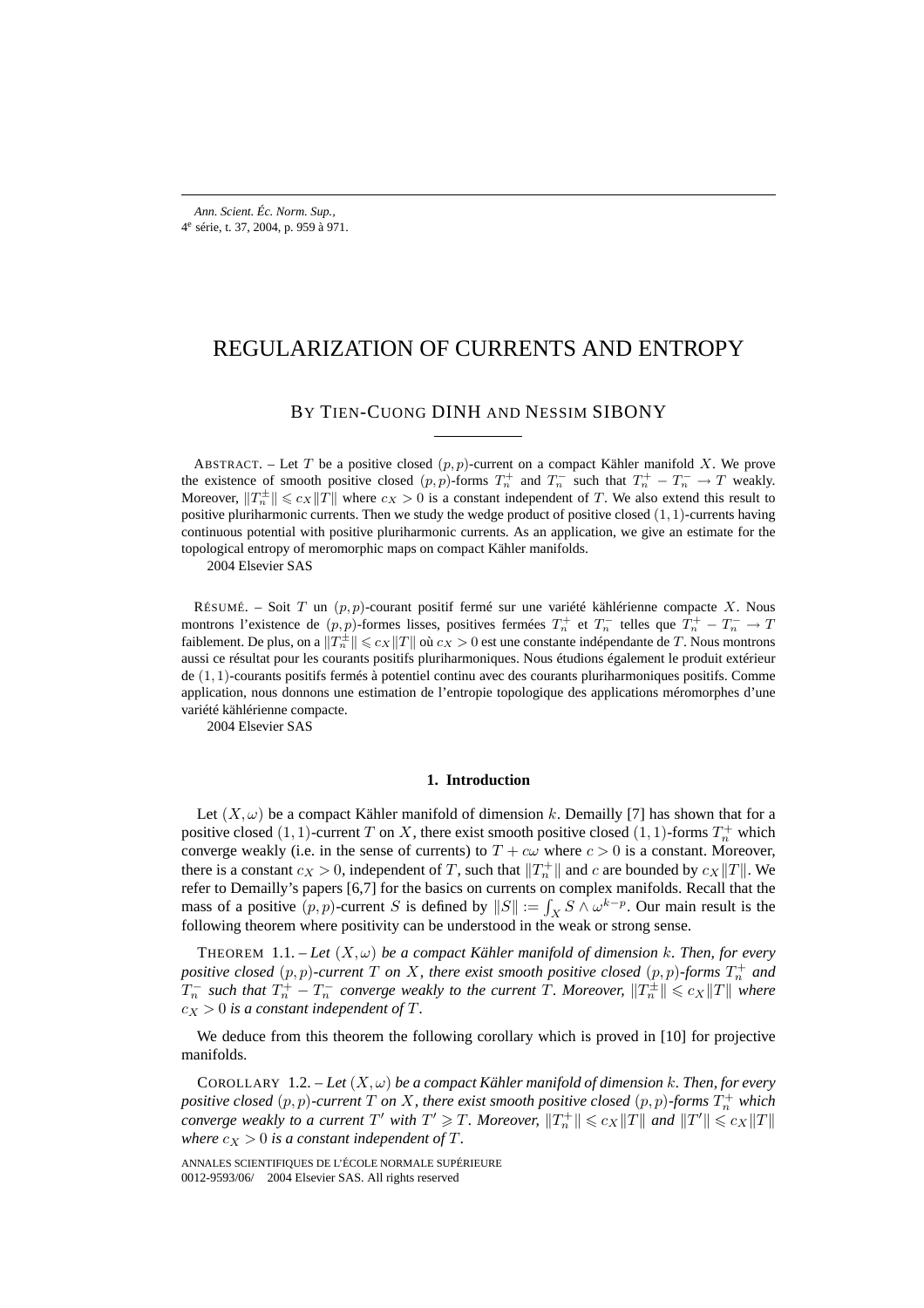960 T.-C. DINH AND N. SIBONY

Let  $(X', \omega')$  be another compact Kähler manifold of dimension  $k' \geq k$  and let  $\Pi : X' \to X$  be a surjective holomorphic map. We want to define the pull-back of the current T by the map  $\Pi$ . When  $\Pi$  is a finite map, this problem is studied in [19,12]. In general, the map  $\Pi$  is a submersion only in the complement of an analytic subset C of X'. Let  $\pi$  denote the restriction of  $\Pi$  to  $X' \setminus C$ . Then,  $\pi^*(T)$  is well defined and is a positive closed  $(p, p)$ -current on  $X' \setminus \mathcal{C}$ . Let  $(T_n^+)$  and  $c_X$  be as in Corollary 1.2. Define  $S_n := \Pi^*(T_n^+)$ . The  $(p, p)$ -forms  $S_n$  are smooth and positive on X'. Their classes in  $H^{p,p}(X', \mathbb{C})$  are bounded since  $(\|T_n^+\|)$  is bounded. It follows that  $(\|S_n\|)$  is bounded. Taking a subsequence, we can assume that  $S_n$  converge to a current S. We also have  $S \geq \pi^*(T)$  on  $X' \setminus C$ . In particular,  $\pi^*(T)$  has finite mass. Following Skoda [22], the trivial extension  $\widetilde{\pi^*(T)}$  of  $\pi^*(T)$  on  $X'$  is a positive closed current. So, we have the following corollary.

COROLLARY 1.3. – Let X, X',  $\Pi$ ,  $\pi$  and  $T$  be as above. Then, the positive current  $\widetilde{\pi^*(T)}$ *is well defined and closed. Moreover, there exists a constant*  $c_{\Pi} > 0$  *independent* of T such that  $\Vert \widetilde{\pi^*(T)} \Vert \leqslant c_{\Pi} \Vert T \Vert$ . The map  $T \mapsto \widetilde{\pi^*(T)}$  is l.s.c. in the sense that if  $T_n \to T$ , then any cluster *point*  $\tau$  *of*  $(\widetilde{\pi^*(T_n)})$  *satisfies*  $\tau \geq \widetilde{\pi^*(T)}$ *.* 

In [19], Méo gave an example which shows that, in general, when  $X$  and  $X'$  are not compact, the current  $\pi^*(T)$  on  $X \setminus C$  is not always of bounded mass near C.

Consider a dominating meromorphic self-map  $f: X \to X$  of X. Define  $f^n := f \circ \cdots \circ f$  $(n \times n)$  the nth iterate of f. We refer to the survey [20] for the theory of iteration of meromorphic maps. Let  $I_n$  be the indeterminacy set of  $f^n$ . Then  $I_n$  is an analytic subset of codimension  $\geq 2$  of X. Denote by  $\Omega_f$  the set of points  $x \in X \setminus I_1$  such that  $f^n(x) \notin I_1$  for every  $n \geqslant 1$ . A subset  $F \subset \Omega_f$  is called  $(n, \epsilon)$ -separated,  $\epsilon > 0$ , if

$$
\max_{0 \le i \le n-1} \text{dist}\big(f^i(x), f^i(y)\big) \ge \epsilon \quad \text{for } x, y \in F \text{ distinct.}
$$

The *topological entropy*  $h(f)$  (see [5]) is defined by

$$
h(f) := \sup_{\epsilon > 0} \bigg( \limsup_{n \to \infty} \frac{1}{n} \log \max \big\{ \#F, \ F \ (n, \epsilon) \text{-separated} \big\} \bigg).
$$

Let  $\Gamma_n$  be the closure in  $X^n$  of the set of points

$$
(x, f(x), \dots, f^{n-1}(x)), \quad x \in \Omega_f.
$$

This is an analytic subset of dimension k of  $X^n$ . Let  $\Pi_i$  be the canonical projections of  $X^n$  on its factors. We consider on  $X^n$  the Kähler metric  $\omega_n := \sum \prod_{i=1}^{*} (\omega)$ . Define, following Gromov [17],

(1) 
$$
\operatorname{lov}(f) := \limsup_{n \to \infty} \frac{1}{n} \log(\operatorname{vol}(\Gamma_n)) = \limsup_{n \to \infty} \frac{1}{n} \log\bigg(\int_{\Gamma_n} \omega_n^k\bigg).
$$

Define also *the dynamical degree of order* p of f by

(2) 
$$
d_p := \limsup_{n \to \infty} \left( \int_{X \setminus I_n} f^{n*}(\omega^p) \wedge \omega^{k-p} \right)^{1/n}.
$$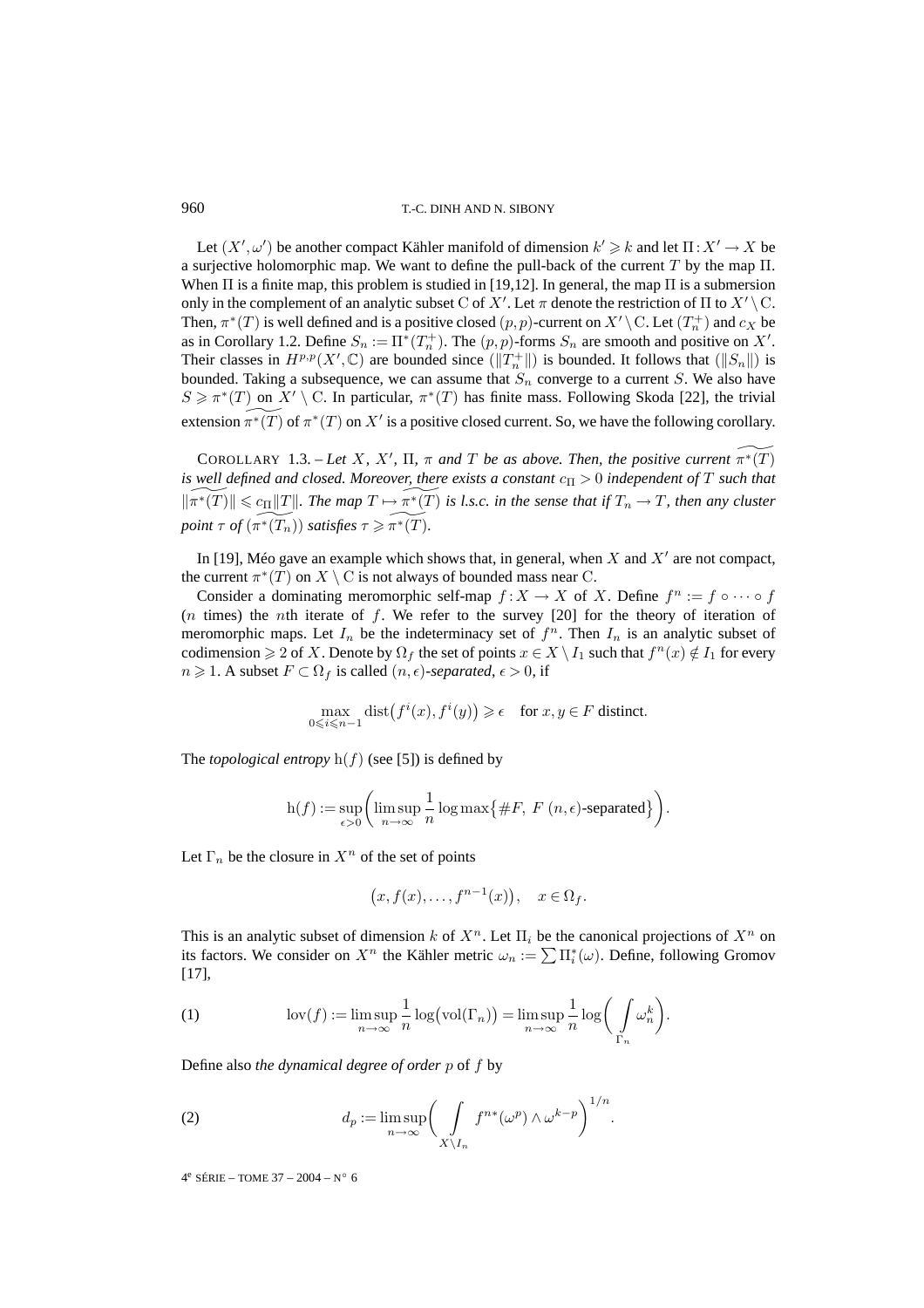Using an inequality of Lelong [18], Gromov [17] proved that  $h(f) \leq \text{lov}(f)$ . Following Gromov and Yomdin [23,16,17], we have

$$
\mathbf{h}(f)=\mathbf{lov}(f)=\max_{1\leqslant p\leqslant k}\log d_p
$$

when  $f$  is a holomorphic map. Using Corollary 1.2, we prove, in the same way as in [10], that the sequences in (1), (2) are convergent and that the dynamical degrees  $d_p$  are bimeromorphic invariants of f. More precisely, if  $\Pi: X' \to X$  is a bimeromorphic map between compact Kähler manifolds, the dynamical degrees of  $\Pi^{-1} \circ f \circ \Pi$  are equal to  $d_p$ . Using Corollary 1.2, we also get the following result.

THEOREM 1.4. – *Let* f *be a dominating meromorphic self-map on a compact Kähler manifold* X of dimension k. Let  $d_p$  be the dynamical degrees of f. Then

$$
h(f) \leqslant \text{lov}(f) = \max_{1 \leqslant p \leqslant k} \log d_p.
$$

This theorem gives a partial answer to a conjecture of Friedland [15] which says that  $h(f) = \max_{1 \leq p \leq k} \log d_p$ . Theorem 1.4 is already proved in [10] for rational maps on projective manifolds. Corollary 1.2 permits to extend the proof to compact Kähler manifolds. One can also extend some results on meromorphic correspondences or transforms, which are proved in the projective case in [11] (see also [8]).

In the last two sections, we extend Theorem 1.1 to positive pluriharmonic currents and currents of class DSH. We also study the intersection of such currents with positive closed  $(1, 1)$ -currents.

We thank the referee for his constructive observations that helped to improve the exposition.

# **2. A classical lemma**

We give here a classical lemma that we use in Section 3. Let B denote the unit ball in  $\mathbb{R}^m$ . Let  $K(x, y)$  be a function with compact support in B × B, smooth in B × B  $\setminus \Delta$  where  $\Delta$  is the diagonal of  $B \times B$ . Assume that, for every  $(x, y)$ 

$$
(3) \t\t\t |K(x,y)| \leqslant A|x-y|^{2-m}
$$

where  $A > 0$  is a constant and  $x = (x_1, \ldots, x_m)$  are coordinates of  $\mathbb{R}^m$ . Observe that for every y

$$
(4) \t\t\t ||K(.,y)||_{L^{1+\delta}} \leqslant A'
$$

for some  $\delta > 0$  and  $A' > 0$ . Assume also that for every x, y

(5) 
$$
\left|\nabla K(x,y)\right| \leqslant A|x-y|^{1-m}.
$$

In this section, we identify  $\nu$ , a current of degree 0 and of order 0, with the current of degree m,  $\nu \, dy_1 \wedge \cdots \wedge dy_m$ . Let M denote the set of Radon measures on  $\mathbb{R}^m$ . We define a linear operator P on  $M$  by:

$$
P\mu(x) := \int\limits_{y \in \mathbb{R}^m} K(x, y) \, \mathrm{d}\mu(y).
$$

Observe that the function  $P\mu$  has support in B. We have the following lemma.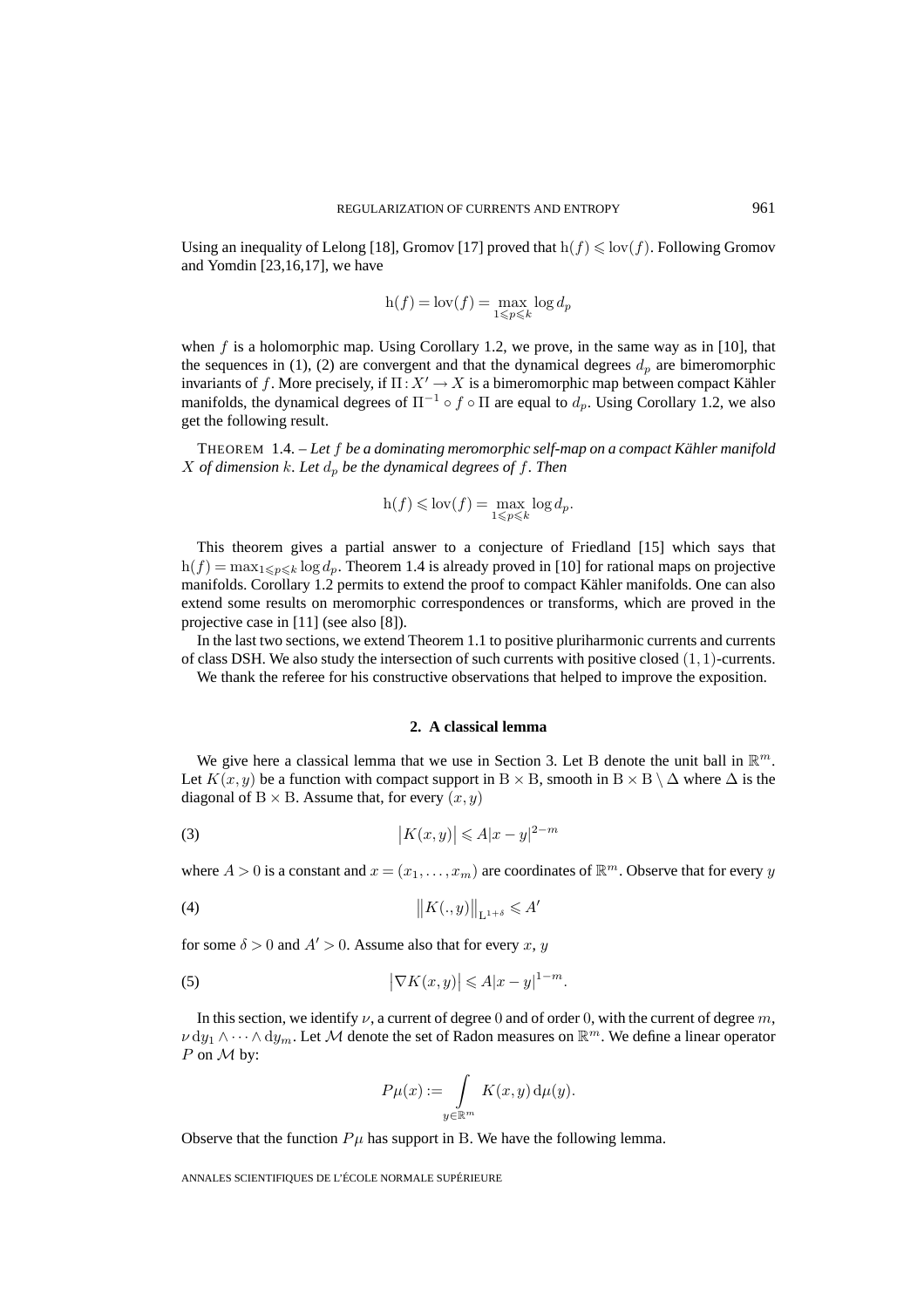#### 962 T.-C. DINH AND N. SIBONY

LEMMA 2.1. – *The operator* P maps continuously M into  $L^{1+\delta}$ . It also maps continuously  $L^p$ *into*  $L^q$ ,  $L^\infty$  *into*  $C^0$  *and*  $C^0$  *into*  $C^1$ *, where*  $q = \infty$  *if*  $p^{-1} + (1+\delta)^{-1} \leq 1$  *and*  $p^{-1} + (1+\delta)^{-1} =$  $1 + q^{-1}$  *otherwise.* 

All the assertions are easy to deduce from (3), (4) and (5) and the Hölder inequality.

#### **3. Proof of Theorem 1.1**

Let  $\Delta$  denote the diagonal of  $X \times X$ . We first give a *weak regularization* of the current of integration  $[\Delta]$ . Let  $X \times X$  denote the blow-up of  $X \times X$  along  $\Delta$ . Following Blanchard [4],  $X \times X$  is a Kähler manifold. Let  $\pi: X \times X \to X \times X$  be the canonical projection and  $\tilde{\Delta} := \pi^{-1}(\Delta)$ . Then  $\tilde{\Delta}$  is a smooth hypersurface in  $X \times X$ . If  $\gamma$  is a closed strictly positive  $(k-1, k-1)$ -form on  $\widetilde{X} \times \widetilde{X}$ , then  $\pi_*(\gamma \wedge [\widetilde{\Delta}])$  is a non-zero positive closed  $(k, k)$ -current on  $X \times X$  supported on  $\Delta$ . So, it is a multiple of  $[\Delta]$ . We choose  $\gamma$  so that  $\pi_*(\gamma \wedge [\Delta]) = [\Delta]$ . We will use the following regularization of  $[\Delta]$ .

Since  $[\Delta]$  is a positive closed (1, 1)-current, there exist a quasi-p.s.h. function  $\varphi$  and a smooth closed (1, 1)-form  $\Theta'$  such that  $dd^c \varphi = [\tilde{\Delta}] - \Theta'$ . Recall that  $d^c := \frac{i}{2\pi} (\overline{\partial} - \partial)$ . Demailly's regularization theorem [7] implies the existence of smooth functions  $\varphi_n$  and of a smooth positive closed (1, 1)-form  $\Theta$  on  $X \times X$  such that

- dd<sup>c</sup> $\varphi_n \geqslant -\Theta;$
- $\varphi_n$  decrease to  $\varphi$ .

In this case, independently of Demailly's theorem, we can construct the functions  $\varphi_n$  as follows. Observe that  $\varphi$  is smooth out of  $\tilde{\Delta}$  and  $\varphi^{-1}(-\infty) = \tilde{\Delta}$ . Let  $\chi : \mathbb{R} \cup \{-\infty\} \to \mathbb{R}$  be a smooth increasing convex function such that  $\chi(x)=0$  on  $[-\infty,-1]$ ,  $\chi(x)=x$  on  $[1,+\infty[$ and  $0 \le \chi' \le 1$ . Define  $\chi_n(x) := \chi(x+n) - n$  and  $\varphi_n := \chi_n \circ \varphi$ . The functions  $\varphi_n$  are smooth decreasing to  $\varphi$  and we have

(6) 
$$
\mathrm{dd}^c \varphi_n = (\chi_n'' \circ \varphi) \, \mathrm{d}\varphi \wedge \mathrm{d}^c \varphi + (\chi_n' \circ \varphi) \, \mathrm{dd}^c \varphi
$$

$$
\geqslant (\chi_n' \circ \varphi) \, \mathrm{dd}^c \varphi = -(\chi_n' \circ \varphi) \Theta' \geqslant -\Theta
$$

where we choose the smooth positive closed form  $\Theta$  big enough so that  $\Theta - \Theta'$  is positive.

Define  $\Theta_n^+ := \text{dd}^c \varphi_n + \Theta$  and  $\Theta_n^- := \Theta - \Theta'$  then  $\Theta_n^+ - \Theta_n^- \to [\tilde{\Delta}]$ . We have  $\|\Theta_n^{\pm}\| \leq c_0$ where  $c_0 > 0$  is a constant. The forms  $\Theta_n^{\pm}$  are smooth. Define

$$
\widetilde{K}_n^{\pm} := \gamma \wedge \Theta_n^{\pm} \quad \text{and} \quad K_n^{\pm} := \pi_* (\widetilde{K}_n^{\pm}).
$$

The  $(k, k)$ -forms  $K_n^{\pm}$  are positive closed with coefficients in L<sup>1</sup> and smooth out of  $\Delta$ . We also have  $K_n^+ - K_n^- \to [\Delta]$  weakly and  $||K_n^{\pm}|| \leq c_1$ ,  $c_1 > 0$ . This is what we call a *weak regularization* of  $[\Delta]$ . We will use  $K_n^{\pm}$  to regularize the current T. The following lemma shows that the coefficients of  $K_n^{\pm}$  satisfy inequalities of type (3) and (5) for  $m = 2k$ . Then, the singularities of  $K_n^{\pm}$  are the same as the singularities of the Bochner–Martinelli kernel.

**LEMMA** 3.1. – Let  $(x, y) = (x_1, \ldots, x_k, y_1, \ldots, y_k)$ ,  $|x_i| < 3$ ,  $|y_i| < 3$ , be local holomorphic  $coordinates$  of a chart of  $X \times X$  such that  $\Delta$   $=$   $(y$   $=$   $0)$  in that chart. Let  $H_n^\pm$  be a coefficient of  $K_n^{\pm}$  *in these coordinates. Then, there exists a constant*  $A_n > 0$ *, depending on* n, such that

$$
\left|H_n^\pm(x,y)\right|\leqslant A_n|y|^{2-2k}\quad\text{and}\quad|\nabla H_n^\pm|\leqslant A_n|y|^{1-2k}
$$

*for*  $|x_i| \leq 1$ ,  $|y_i| \leq 1$  *and*  $y \neq 0$ *.*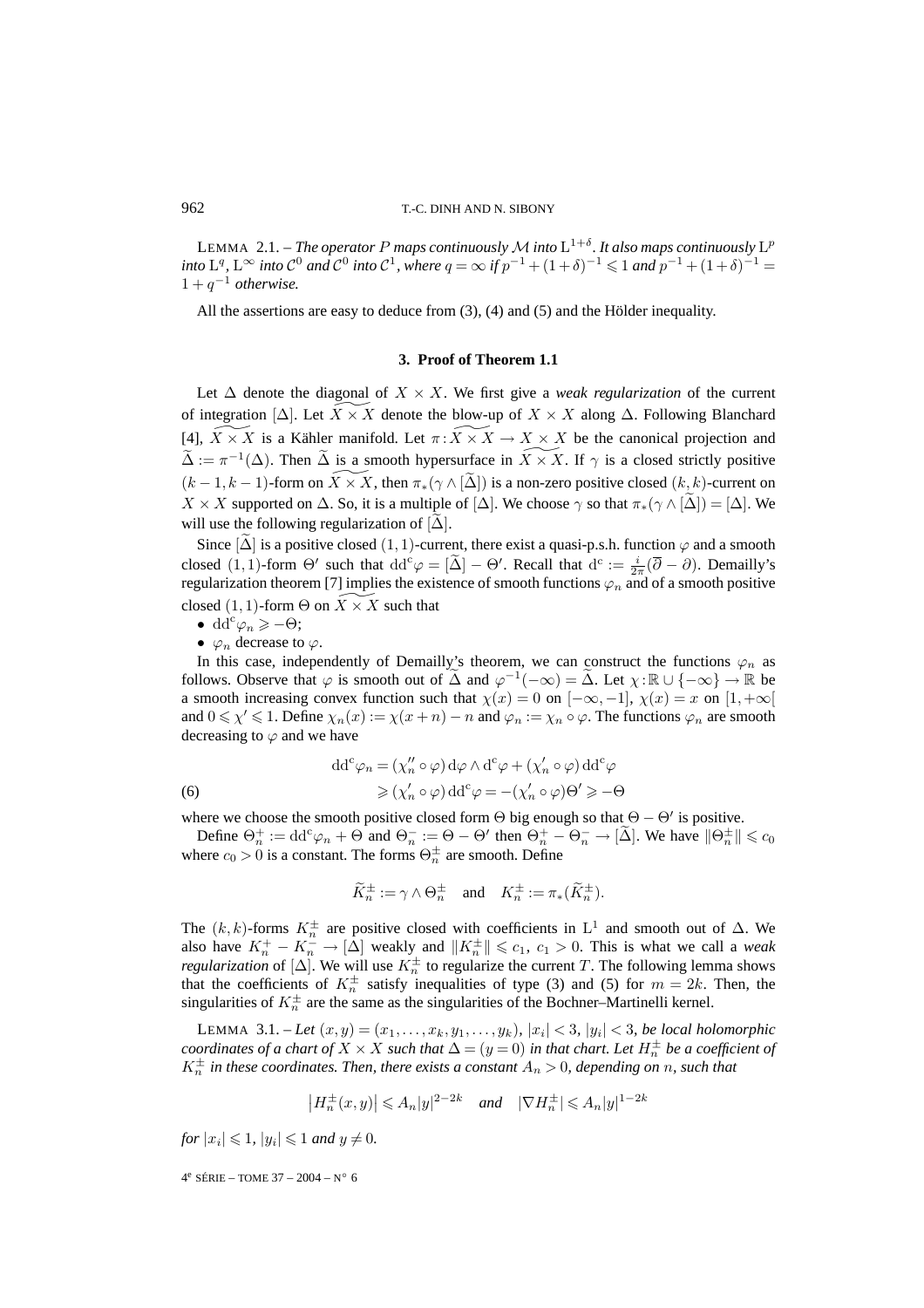*Proof.* – By symmetry, it is sufficient to consider  $(x, y)$  in the open sector S defined by the inequalities  $|x_i| < 3$ ,  $|y_i| < 3$ ,  $|y_i| < 3|y_1|$  and prove the estimates in the sector S' defined by  $|x_i| < 2$ ,  $|y_i| < 2$  and  $|y_i| < 2|y_1|$  (we can assume that  $y_1$  is the largest coordinate of the point  $y \neq 0$ ). Let  $\widetilde{S}$  and  $\widetilde{S}'$  be the interiors of  $\pi^{-1}(\overline{S})$  and of  $\pi^{-1}(\overline{S}')$  respectively. We consider the coordinate system  $(x, Y)$  of  $\widetilde{S}$  with  $|x_i| < 3$ ,  $Y_1 = y_1$  and  $Y_i = y_i/y_1$ ,  $|y_1| < 3$ ,  $|y_i| < 3|y_1|$  for  $i = 2, \ldots, k$ . We have  $\pi(x, Y) = (x, y)$  for  $(x, y) \in S$ . The equation of  $\tilde{\Delta}$  in  $\tilde{S}$  is  $Y_1 = 0$ .

Since  $K_n^{\pm}$  are smooth on S, they are finite sums of forms of type

$$
\Phi(x, Y) = L(x, Y) \, dx_I \wedge d\overline{x}_{I'} \wedge dY_J \wedge d\overline{Y}_{J'}
$$

where L is a smooth function, I, I', J, J' are subsequences of  $\{1,\ldots,k\}$  and

$$
dx_I = dx_{i_1} \wedge \cdots \wedge dx_{i_m} \quad \text{if } I = \{i_1, \ldots, i_m\}.
$$

Hence, in S the forms  $K_n^{\pm}$  are finite sums of forms of type  $\pi_*(\Phi)$ .

Observe that  $\pi_*(\Phi)$  is obtained from  $\Phi(x, Y)$  replacing  $Y_1$  by  $y_1$  and  $Y_i$  by  $y_i/y_1$ . There are here at most 2k – 2 factors of the form  $d(y_i/y_1) = dy_i/y_1 - y_i dy_1/y_1^2$  or their conjugate. Hence, the coefficients of  $\pi_*(\Phi)$  on S are finite sums of

$$
L(x,y_1,y_2/y_1,\ldots,y_k/y_1)P(y)y_1^{-m}\overline{y}_1^{-n}
$$

where P is a homogeneous polynomial in y and  $\overline{y}$  such that  $deg(P) + 2k - 2 \geq m + n$ . Since  $S' \in S$ , L is bounded on S' and  $L(x, y_1, y_2/y_1, \ldots, y_k/y_1)$  is bounded on S'. The first estimate of the lemma follows.

For the second estimate, it is sufficient to observe that the coefficients in the gradient of

$$
L(x,y_1,y_2/y_1,\ldots,y_k/y_1)P(y)y_1^{-m}\overline{y}_1^{-n}
$$

are combinations of functions of the same type with homogeneous polynomials  $P$  such that  $\deg(P) + 2k - 1 \geq m + n. \quad \Box$ 

Define

(7) 
$$
T_n^{\pm}(x) := \int\limits_{y \in X} K_n^{\pm}(x, y) \wedge T(y).
$$

Let  $\pi_i$  denote the canonical projections of  $X \times X$  on its factors. We have

(8) 
$$
T_n^{\pm} := (\pi_1)_* \left( K_n^{\pm} \wedge \pi_2^*(T) \right).
$$

Observe that  $\pi_2^*(T)$  is well defined since  $\pi_2$  is a submersion. The currents  $K_n^{\pm} \wedge \pi_2^*(T)$  are positive closed and well defined on  $X \times X \setminus \Delta$ . They are of finite mass since, for each n,  $||K_n^+(\cdot, y)||_{L^1}$  is uniformly bounded. A priori, the mass depends on n. By Skoda's extension theorem [22], their trivial extensions are positive and closed. It follows that  $T_n^{\pm}$  are well defined and are positive closed currents on  $X$ . The use of Skoda's theorem can be replaced by an argument similar to the one in the proof of the following lemma.

LEMMA 3.2. – *The currents*  $T_n^+ - T_n^-$  *converge weakly to*  $T$  *when*  $n \to \infty$ *. Moreover,*  $||T_n^{\pm}|| \leq c||T||$  where  $c > 0$  is a constant independent of n and T.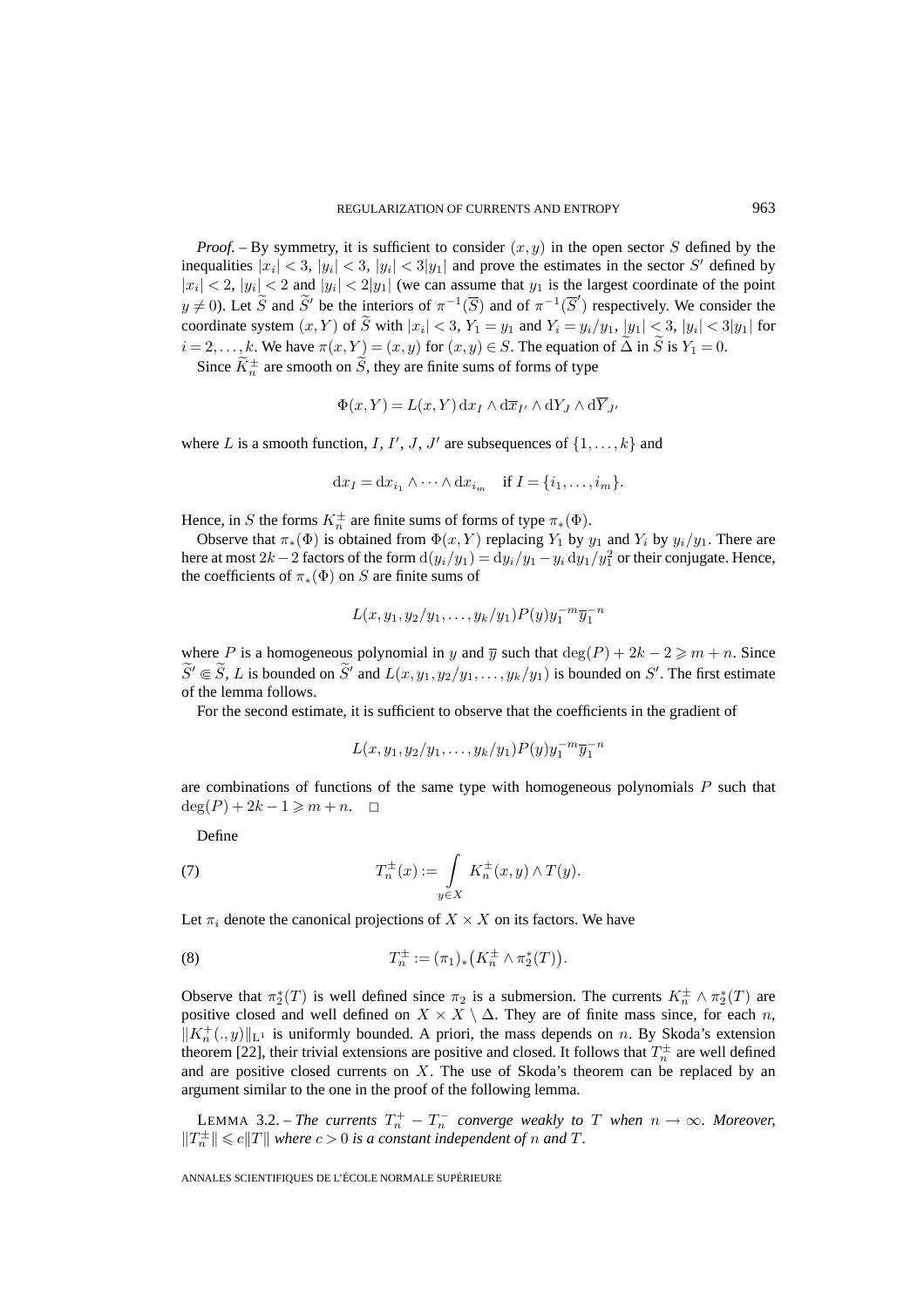*Proof.* – Define  $\Pi := \pi_2 \circ \pi$ . Observe that  $\Pi$  is a submersion from  $\widetilde{X} \times \widetilde{X}$  onto X and  $\Pi_{\widetilde{X}}$  is a submersion from  $\tilde{\Delta}$  onto X. Indeed, consider charts  $U \in V' \subset X$  that we identify with open sets in  $\mathbb{C}^k$ . Assume that U is small enough and  $0 \in U$ . We can, using the change of coordinates  $(z, w) \mapsto (z - w, w)$  on  $V' \times U$ , reduce to the product situation  $V \times U$ ,  $U \subseteq V \subseteq \mathbb{C}^k$  where  $\Delta$ is identified to  ${0} \times U$ . The blow-up along  ${0} \times U$  is still a product. So  $\Pi^*$  of a current is just integration on fibers. We can use this local model for the assertions below.

The potential of  $\Delta$  is integrable with respect to  $\Pi^*(T)$  since its singularity is like log dist( $z, \Delta$ ) and this function has bounded integral on fibers of  $\Pi$ . In particular,  $[\Delta] \wedge \Pi^*(T)$  is well defined (we use here that T is closed) and is equal to  $(\Pi_{\alpha} \tilde{\lambda})^*(T)$ , and  $[\Delta]$  has no mass for  $\Pi^*(T)$  nor for  $K_n^{\pm} \wedge \Pi^*(T)$ . We then have

(9) 
$$
K_n^{\pm} \wedge \pi_2^*(T) = \pi_*\left(\widetilde{K}_n^{\pm} \wedge \Pi^*(T)\right)
$$

since the formula is valid out of  $\Delta$  and there is no mass on  $\Delta$ . The potentials of  $K_n^+$  are decreasing and the currents  $K_n^-$  are independent of n, hence

(10) 
$$
\widetilde{K}_n^+ \wedge \Pi^*(T) - \widetilde{K}_n^- \wedge \Pi^*(T) \to \gamma \wedge [\widetilde{\Delta}] \wedge \Pi^*(T) = \gamma \wedge (\Pi_{|\widetilde{\Delta}})^*(T).
$$

Since  $\pi_{\widetilde{|\Lambda}}$  is a submersion onto  $\Delta$ , we have  $(\Pi_{\widetilde{|\Lambda}})^*(T)=(\pi_{\widetilde{|\Lambda}})^*(\pi_{2|\Delta})^*(T)$ . Hence

$$
\pi_*\left(\gamma \wedge (\Pi_{|\widetilde{\Delta}})^*(T)\right) = (\pi_{2|\Delta})^*(T).
$$

This and  $(9)$ ,  $(10)$  imply that

$$
K_n^+ \wedge \pi_2^*(T) - K_n^- \wedge \pi_2^*(T) \to (\pi_{2|\Delta})^*(T).
$$

Taking the direct image under  $\pi_1$  gives  $T_n^+ - T_n^- \to T$ .

Since  $\Pi$  is a submersion,  $\|\Pi^*(T)\| \leq c_2 \|T\|$  where  $c_2 > 0$  is independent of T. Observe that since  $K_n^{\pm}$  are smooth we can compute  $||K_n^{\pm} \wedge \Pi^*(T)||$  cohomologically. The cohomological classes of  $K_n^{\pm}$  are bounded, hence there exists a constant  $c_3 > 0$  such that

$$
\left\|\widetilde{K}_n^{\pm} \wedge \Pi^*(T)\right\| \leqslant c_3 \|T\|.
$$

It follows that

$$
\|T_n^\pm\|=\left\|(\pi_1)_*\pi_*\left(\tilde K_n^\pm\wedge\Pi^*(T)\right)\right\|\leqslant c\|T\|
$$

where  $c > 0$  is independent of n and T.  $\Box$ 

The proof of Theorem 1.1 is completed by the following three steps.

*Step* 1. We show first that we can choose in Theorem 1.1 forms  $T_n^{\pm}$  with  $L^1$  coefficients. Define  $T_n^{\pm}$  as in (7) and (8). We use partitions of unity of X and of  $X \times X$  in order to reduce the problem to the case of  $\mathbb{R}^m$ . Following Lemmas 2.1 and 3.1, the forms  $T_n^{\pm}$  have  $L^1$  coefficients. Lemma 3.2 implies that  $T_n^+ - T_n^- \to T$  and  $||T_n^{\pm}|| \leq c||T||$ . Of course, in general,  $T_n^+ - T_n^-$  do not converge in  $L^1$  since the constants  $A_n$  in Lemma 3.1 depend on n.

*Step* 2. We can now assume that T is a form with  $L^1$  coefficients. Define  $T_n^{\pm}$  as in (7) and (8). Lemmas 2.1 and 3.1 imply that  $T_n^{\pm}$  are forms with coefficients in  $L^{1+\delta}$ . We also have  $T_n^+ - T_n^- \to T$  and  $||T_n^{\pm}|| \leqslant c||T||$ . Hence, we can assume that  $T$  is a form with  $L^{1+\delta}$  coefficients.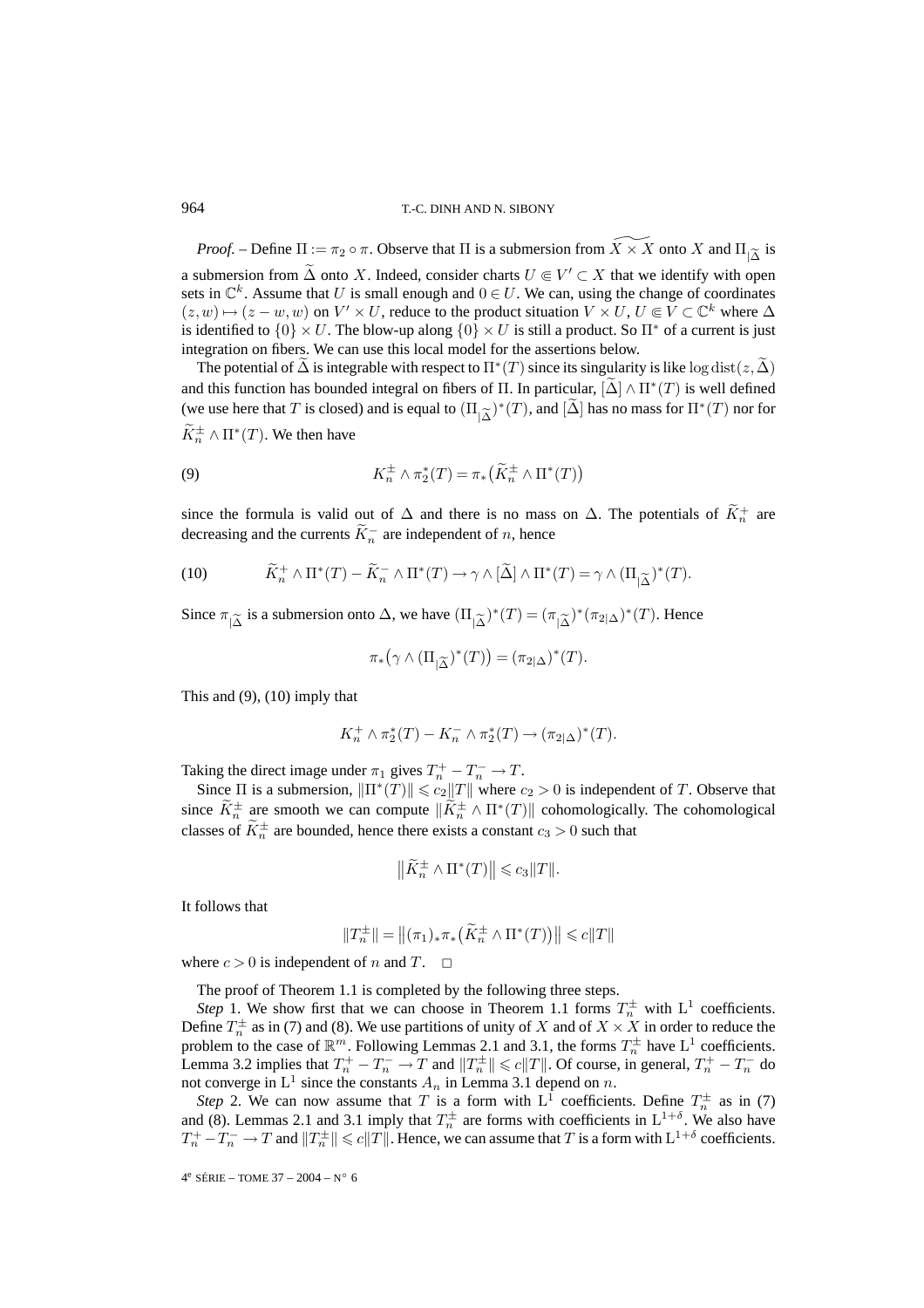We repeat this process N times with  $N \ge \delta^{-1}$ . Lemmas 2.1, 3.1 and 3.2 allow to reduce the problem to the case where T is a form with  $L^{\infty}$  coefficients. If we repeat this process two more times, we can assume that T is a  $\mathcal{C}^1$  form.

*Step* 3. Now assume that T is of class  $C^1$ . We can also assume that T is strictly positive. Let  $\Omega$ be a smooth real closed  $(p, p)$ -form cohomologous to T. Using standard Hodge theory [6], there is a real  $(p-1, p-1)$ -form u of class  $C^2$  such that  $T = \Omega + dd^c u$ . Let  $(u_n)$  be a sequence of real smooth  $(p-1, p-1)$ -forms such that  $u_n \to u$  in  $\mathcal{C}^2$  norm. The current  $T_n := \Omega + dd^c u_n$ converges to T in  $\mathcal{C}^0$  norm. Moreover,  $T_n$  is positive for n big enough since T is strictly positive. This completes the proof of Theorem 1.1.  $\Box$ 

## **4. Pluriharmonic and DSH currents**

In this section, we extend Theorem 1.1 to positive pluriharmonic currents, i.e. positive dd<sup>c</sup>-closed currents, and currents of class DSH. We have the following result which is new even for bidegree  $(1, 1)$  currents.

THEOREM  $4.1.$  – Let  $T$  be a positive  $dd^c$ -closed  $(p, p)$ -current on a compact Kähler manifold  $(X, \omega)$ . Then there exist smooth positive dd<sup>c</sup>-closed forms  $T_n^{\pm}$  such that  $T_n^+ - T_n^- \to T$ . *Moreover,*  $||T_n^{\pm}|| \leqslant c_X ||T||$  where  $c_X > 0$  is a constant independent of T.

We deduce from this theorem the following corollary.

COROLLARY 4.2.  $-$  *Let* X, X',  $\Pi$ ,  $\pi$  and C *be as in Corollary* 1.3*. If* T *is as in Theorem* 4.1*, then the positive*  $\text{dd}^c$ -closed current  $\widetilde{\pi^*(T)}$  is well defined. Moreover the operator  $T \mapsto \widetilde{\pi^*(T)}$ *is l.s.c. and*  $\Vert \widetilde{\pi^*(T)} \Vert \leqslant c_{\Pi} \Vert T \Vert$  where  $c_{\Pi} > 0$  *is a constant independent of*  $T$ *.* 

To prove the corollary, observe that by Theorem 4.1, the positive pluriharmonic current  $\pi^*(T)$ , which is well defined on  $X' \setminus C$ , has finite mass. Following Alessandrini and Bassanelli [1],  $\widetilde{\pi^*(T)}$  satisfies  $\mathrm{dd}^c \widetilde{\pi^*(T)} \leq 0$ . Then, Stokes Theorem implies that  $\mathrm{dd}^c \widetilde{\pi^*(T)} = 0$ .

*Proof of Theorem 4.1.* – We use the same idea as in Section 3. Clearly  $T_n^{\pm}$  given by (7), (8) and (9) are pluriharmonic positive currents. We only need to check that  $T_n^+ - T_n^- \to T$ . The rest of proof is the same as in Theorem 1.1.

Let  $\varphi$  and  $\varphi_n$  be quasi-p.s.h. functions as in Section 3. We want to prove the analog of (10):

(11) 
$$
(\mathrm{dd}^c \varphi_n + \Theta') \wedge \Pi^*(T) \to (\Pi_{|\widetilde{\Delta}})^*(T).
$$

The problem is local. Define  $S := (\Pi_{\alpha}^{\beta})^*(T)$ . We choose as in Lemmas 3.1 and 3.2 local holomorphic coordinates  $(x_1,...,x_{2k})$  of an open set  $W \subset \widetilde{X} \times X$ ,  $|x_i| < 1$ , so that in W

- $\widetilde{\Delta} = \{x_{2k} = 0\}$ ; hence  $\psi := \varphi \log|x_{2k}|$  is smooth and  $\mathrm{dd}^c \psi = -\Theta'$ ;
- $\Pi(x_1,\ldots,x_{2k})=(x_1,\ldots,x_k).$

Define  $\tau(x_1,\ldots,x_{2k}) := (x_1,\ldots,x_{2k-1})$ . Since  $\Pi = \Pi_{\Lambda} \circ \tau$ , we have  $\Pi^*(T) = \tau^*(S)$  in W. Observe that  $(dd^c\varphi_n+\Theta')\wedge\tau^*(S)$  is supported in  $(\varphi<-n+2)$  and, by (6),

$$
(\mathrm{dd}^c \varphi_n + \Theta') \wedge \tau^*(S) \geq (1 - \chi'_n \circ \varphi) \Theta' \wedge \tau^*(S).
$$

The definition of  $\chi_n$  implies that the measures  $(1 - \chi'_n \circ \varphi) \Theta' \wedge \tau^*(S)$  tend to 0. Hence, every limit value of  $(dd^c\varphi_n + \Theta') \wedge \tau^*(S)$  is a positive current R supported in  $\tilde{\Delta}$ . Following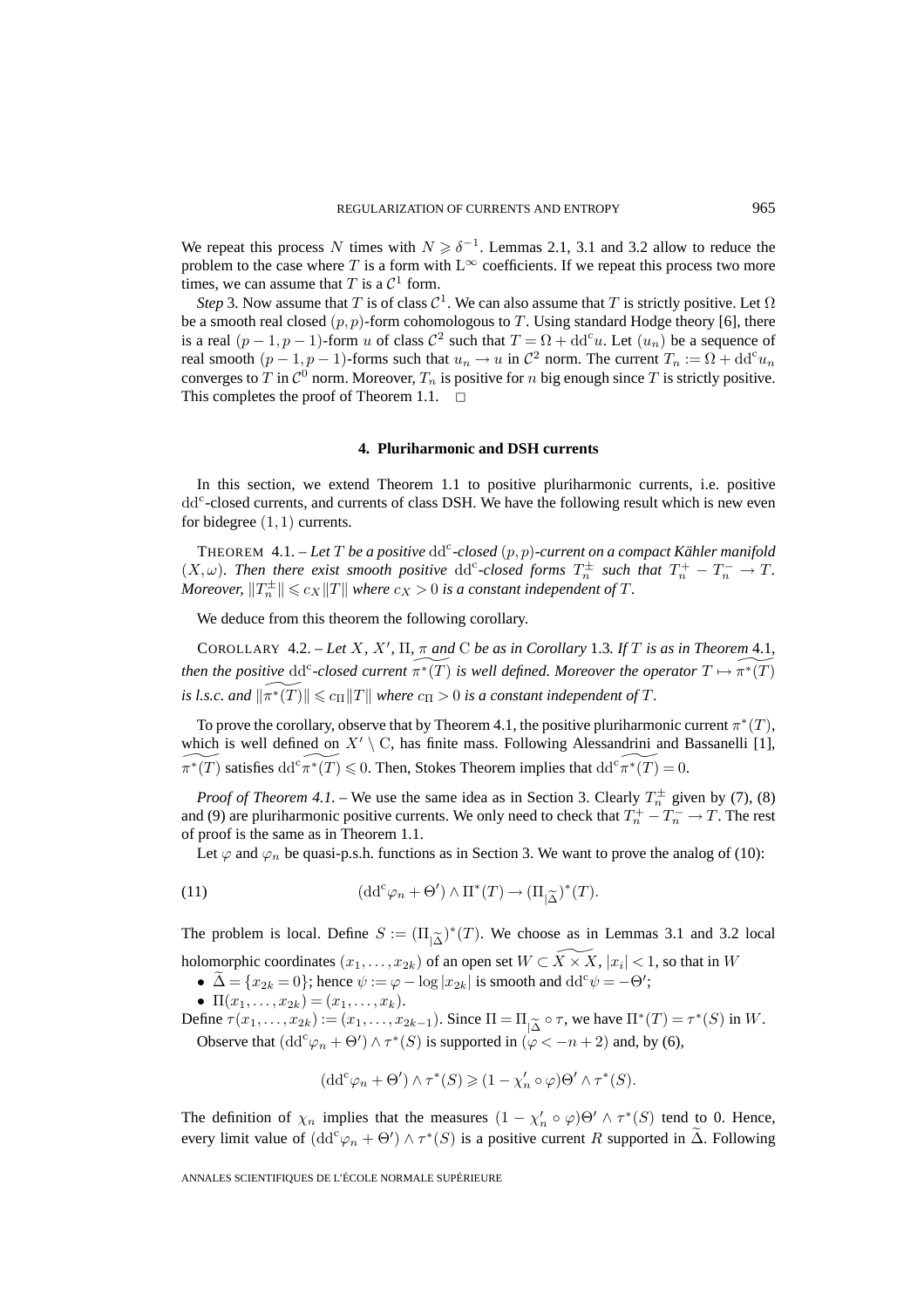Bassanelli [2], it is a current on  $\Delta$  (this is true for every positive current T supported in  $\Delta$  such that  $dd^c R$  is of order 0). Hence, in order to prove (11) we only have to check that

$$
\int_{W} \Psi(x_{2k}) (\mathrm{d} \mathrm{d}^c \varphi_n + \Theta') \wedge \tau^* (\Phi \wedge S) \longrightarrow \int_{\widetilde{\Delta}} \Phi \wedge S
$$

for every test  $(2k - p - 1, 2k - p - 1)$ -form  $\Phi$  with compact support in  $\Delta \cap W$  and for every function  $\Psi(x_{2k})$  supported in  $\{|x_{2k}| < 1\}$ , such that  $\Psi(0) = 1$ . Observe that since  $\tau^*(\Phi \wedge S)$ is proportional to  $dx_1 \wedge dx_1 \wedge \cdots \wedge dx_{2k-1} \wedge d\overline{x}_{2k-1}$  only the component of  $dd^c \varphi_n + \Theta'$  with respect to  $dx_{2k} \wedge d\overline{x}_{2k}$  is relevant. When  $(x_1,...,x_{2k-1})$  is fixed, we have

$$
\int_{x_{2k}} \Psi(\mathrm{dd}^c_{x_{2k}}\varphi_n + \Theta') \to 1
$$

since  $dd_{x_{2k}}^c \varphi_n + \Theta'$  converges to the Dirac mass  $\delta_0$  and  $\Psi(0) = 1$ . The last integral is uniformly bounded with respect to n and  $x_1, \ldots, x_{2k-1}$  because by (6) one can prove that the masses of the measures  $\text{dd}_{x_{2k}}^c \varphi_n + \Theta'$  on a compact set of  $\{|x_{2k}| < 1, x_1, \ldots, x_{2k-1} \text{ fixed}\}\$  are uniformly bounded. This implies the result.  $\Box$ 

*Remark* 4.3. – Theorem 4.1 implies that on an arbitrary compact Kähler manifold  $(X,\omega)$ positive pluriharmonic currents  $T$  of bidegree  $(1, 1)$  have finite energy. We then have  $T =$  $\Omega + \partial S + \overline{\partial S} + i\partial \overline{\partial} v$  with  $\Omega$  smooth closed, S,  $\partial S$ ,  $\overline{\partial} S$  in L<sup>2</sup> and v in L<sup>1</sup>. The energy of T is equal to  $\int \overline{\partial}S \wedge \partial \overline{S} \wedge \omega^{k-2}$ . The case of the projective space is treated in [14]. To extend the result to an arbitrary compact Kähler manifold, one has to use the approximation Theorem 4.1, to go from a priori estimates on smooth positive pluriharmonic forms to the estimates on positive pluriharmonic currents.

Let  $\text{DSH}^p(X)$  denote the space of  $(p, p)$ -currents  $T = T_1 - T_2$  where  $T_i$  are negative currents, such that  $dd^cT_i = \Omega_i^+ - \Omega_i^-$  with  $\Omega_i^{\pm}$  positive closed. Observe that  $\|\Omega_i^+\| = \|\Omega_i^-\|$ . We define the *DSH-norm* of T as

$$
||T||_{\rm DSH}:=\min\bigl\{||T_1||+||T_2||+||\Omega^+_1||+||\Omega^+_2||,\ T_i,\ \Omega^{\pm}_i\ \text{as above}\bigr\}.
$$

We say that  $T_n \to T$  in  $\text{DSH}^p(X)$  if  $T_n \to T$  weakly and  $(\|T_n\|_{\text{DSH}})$  is bounded.

The spaces  $\text{DSH}^p(X)$  are analogous to the space generated by quasi-p.s.h. functions. They are useful in order to study the regularity of Green currents in dynamics [11,12]. The proof of the following theorem, which gives the density of smooth forms in  $\text{DSH}^p(X)$ , follows the lines of previous approximation results and is left to the reader. In this case, for the control of the mass of  $T_n^{\pm}$  we need to estimate the mass of  $\text{dd}^c \varphi_n \wedge \Pi^*(T_i)$ . It is sufficient to estimate the mass of  $\varphi_n \Pi^*({\rm dd}^c T_i)$  using the definition of  $\varphi_n$ .

THEOREM 4.4. – Let T be a current in  $DSH<sup>p</sup>(X)$ *. Then there exist smooth real*  $(p, p)$ *forms*  $T_n$  *such that*  $T_n \to T$ *. Moreover,*  $||T_n||_{\text{DSH}} \le c_X||T||_{\text{DSH}}$  *where*  $c_X > 0$  *is a constant independent of* T.

*Remark* 4.5. – We have  $\widetilde{K}^+_{n_{\sim}} - \widetilde{K}^-_{n_{\sim}} - \gamma \wedge [\widetilde{\Delta}] = \gamma \wedge \text{dd}^c(\varphi_n - \varphi)$  and  $\varphi_n = \varphi$  out of the set  $(\varphi < -n+2)$ . Hence supp $(\widetilde{K}_n^+ - \widetilde{K}_n^-)$  converge to  $\widetilde{\Delta}$ , supp $(K_n^+ - K_n^-)$  converge to  $\Delta$  and  $\text{supp}(T_n^+ - T_n^-)$  converge to  $\text{supp}(T)$ .

We also have the following useful proposition.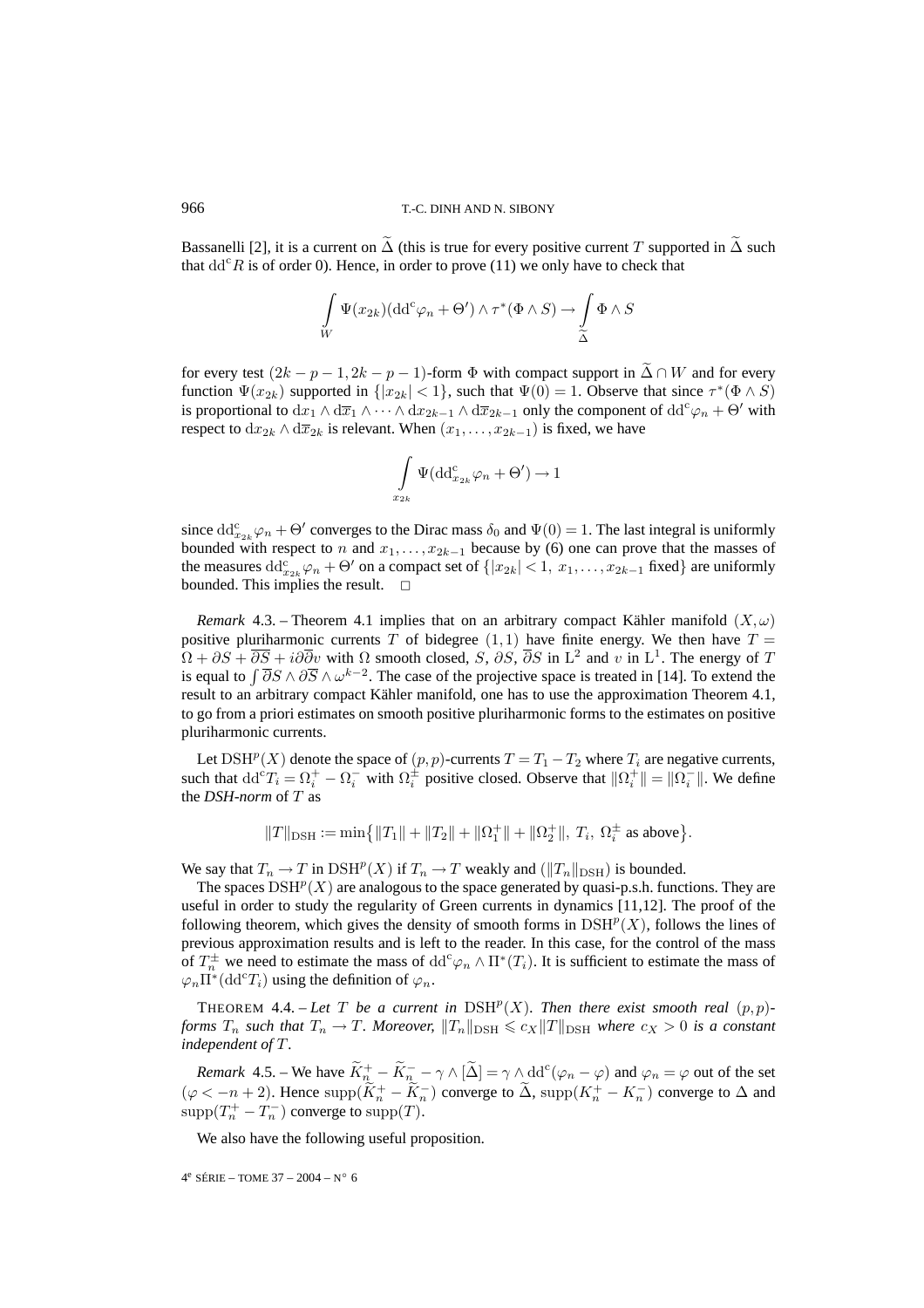PROPOSITION 4.6. – Let T be a continuous form and  $T_n^{\pm}$  be the forms defined in (7) and (8). *Then*  $T_n := T_n^+ - T_n^-$  *converge uniformly to* T. When T is closed (resp.  $dd^c$ -closed) then  $T_n^{\pm}$  $\alpha$ *re closed (resp.*  $\mathrm{dd}^c$ *-closed).* 

*Proof.* – We can approximate T uniformly by smooth forms. We then assume that T is smooth. The form  $T_n - T$  is the push-forward of  $(K_{n_{\infty}}^+ - K_n^- - \gamma \wedge [\Delta]) \wedge \Pi^*(T)$  by  $\Pi' := \pi_1 \circ \pi$ (see Lemma 3.1). The last current is equal to  $\widetilde{T}_n := dd^c(\varphi_n - \varphi) \wedge \gamma'$  where  $\gamma'$  is a smooth form. Using a partition of unity, we reduce the problem to a local situation with the coordinates  $x = (x', x'') = (x_1, \ldots, x_k, x_{k+1}, \ldots, x_{2k}), \Pi'(x) = x', \Delta = (\underline{x}_{2k} = 0) \text{ and } \gamma' \text{ of compact}$ support as in the proof of Theorem 4.1. We have to check that  $\Pi'_{*}(\tilde{T}_n)(x') = \int_{x''} \tilde{T}_n(x)$  converge uniformly to 0.

Observe that the last integral is taken in the neighbourhood ( $\varphi < -n + 2$ ) of  $(x_{2k} = 0)$  and the form  $\hat{T}_n - \mathrm{dd}_{x''}^c(\varphi_n - \varphi) \wedge \gamma'$  is of order  $1/|x_{2k}|$  since in the difference we get at most one derivative with respect to  $x_{2k}$ . Hence, it is sufficient to estimate

$$
\int_{x''} dd^c_{x''}(\varphi_n - \varphi) \wedge \gamma' = \int_{x''} (\varphi_n - \varphi) \wedge dd^c_{x''} \gamma'.
$$

It is clear that these forms converge uniformly to  $0.  $\Box$$ 

#### **5. Intersection of currents**

We want to consider a class of positive pluriharmonic currents which are of interest in some problems of complex analysis and dynamics. Some of their properties are given in [21,1,2,13,9, 14]. Given a compact Kähler manifold  $(X, \omega)$  of dimension k, we want to define the intersection  $S \wedge T$  of a positive closed  $(1, 1)$ -current S with a positive pluriharmonic current T of bidegree  $(p, p), 1 \leq p \leq k - 1$ . We have seen a special case of this situation in the last section.

We write  $S = \alpha + dd^c u$  with  $\alpha$  smooth and u a quasi-p.s.h. function. We say that u is a *potential* of S.

THEOREM 5.1. – *Assume that* u *is continuous. Then*  $S \wedge T$  *is well defined and is a positive*  $dd^c$ -closed current. Moreover  $S \wedge T$  depends continuously on S and T in the following sense. Let  $T_n$  be positive pluriharmonic currents converging weakly to T. If  $S_n = \alpha + \text{dd}^c u_n$  with  $u_n$ *continuous converging uniformly to* u *then*  $S_n \wedge T_n$  *converges weakly to*  $S \wedge T$ *. In particular, it holds when the*  $u_n$  *are continuous and decrease to*  $u$ *.* 

We first prove the following proposition for smooth potentials. We will see later that it can be extended to continuous quasi-p.s.h. functions  $v^{\pm}$  and that  $dv^{\pm} \wedge R$  and  $d^c v^{\pm} \wedge R$  are well defined in this case.

PROPOSITION 5.2. – Let  $v^{\pm}$  and  $v = v^{+} - v^{-}$  be smooth real functions on X such that  $\mathrm{d} \mathrm{d}^c v^\pm = \Theta^\pm - \alpha$  where  $\alpha$  is a smooth closed  $(1,1)$ -form and  $\Theta^\pm$  are positive closed  $(1,1)$ -currents. Let R be a positive current in  $\text{DSH}^p(X)$  with  $\text{dd}^c R = \Omega^+ - \Omega^-$  where  $\Omega^{\pm}$ *are positive closed currents. Then*

$$
\int dv \wedge d^c v \wedge R \wedge \omega^{k-p-1} \leq ||v||_{\mathcal{L}^{\infty}} \bigg( 2 \int \alpha \wedge R \wedge \omega^{k-p-1} + 3(||v^+||_{\mathcal{L}^{\infty}} + ||v^-||_{\mathcal{L}^{\infty}} \big) ||\Omega^{\pm}|| \bigg).
$$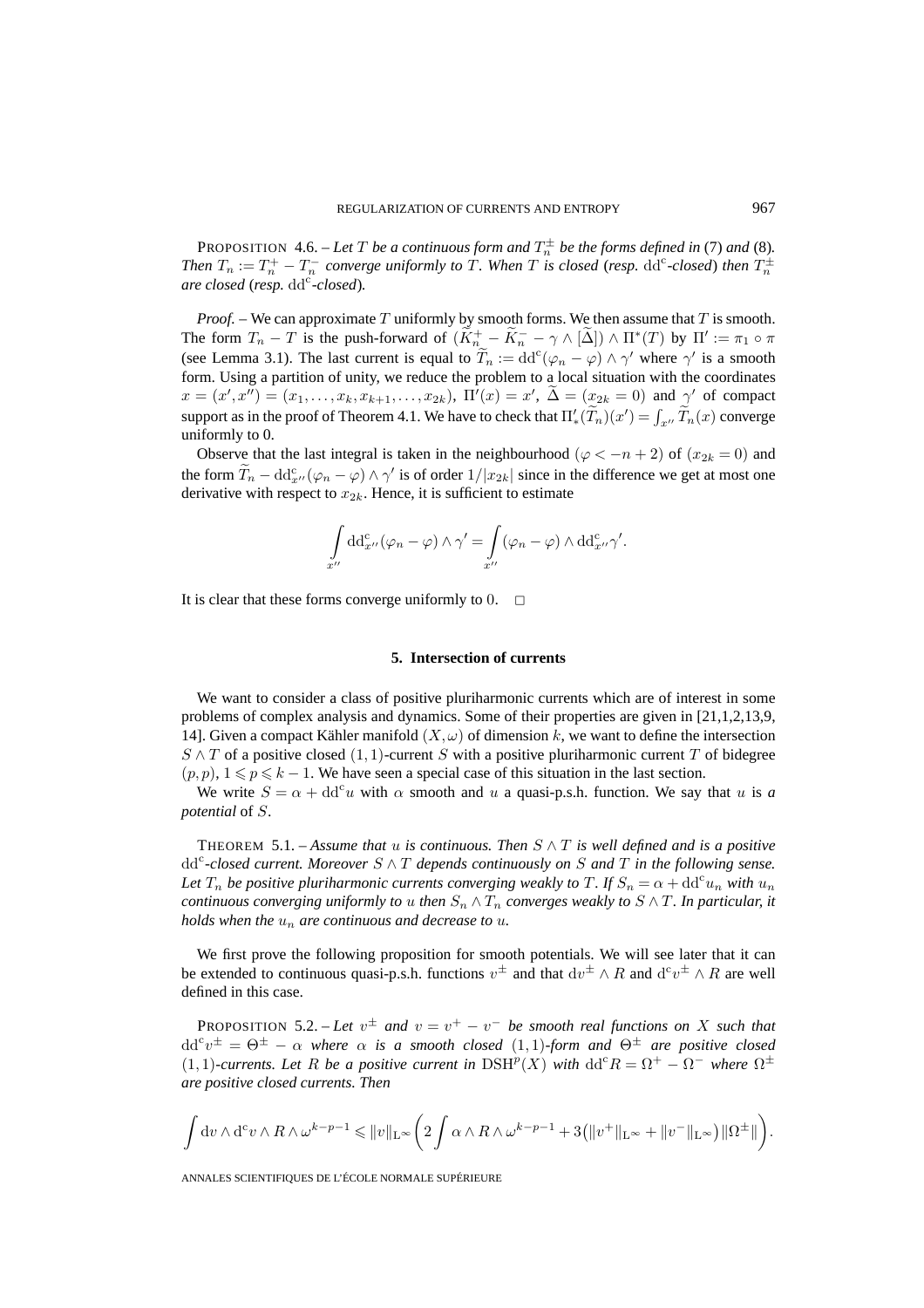*In particular, if* R *is positive pluriharmonic, we have*

$$
\int \mathrm{d} v \wedge \mathrm{d}^c v \wedge R \wedge \omega^{k-p-1} \leq 2||v||_{\mathrm{L}^{\infty}} \int [\alpha] \wedge [R] \wedge [\omega]^{k-p-1}.
$$

*Proof.* – Observe that  $||v||_{L^{\infty}} \le ||v^+||_{L^{\infty}} + ||v^-||_{L^{\infty}}$ ,  $||\Theta^+|| = ||\Theta^-||$  and  $||\Omega^+|| = ||\Omega^-||$ . Hence

$$
\int dv \wedge d^{c}v \wedge R \wedge \omega^{k-p-1}
$$
\n
$$
\leq \frac{1}{2} \left| \int dd^{c}v^{2} \wedge R \wedge \omega^{k-p-1} \right| + \left| \int v dd^{c}v \wedge R \wedge \omega^{k-p-1} \right|
$$
\n
$$
= \frac{1}{2} \left| \int v^{2} \wedge dd^{c}R \wedge \omega^{k-p-1} \right| + \left| \int v(\Theta^{+} - \Theta^{-}) \wedge R \wedge \omega^{k-p-1} \right|
$$
\n
$$
\leq \frac{1}{2} ||v||_{L^{\infty}}^{2} \int (\Omega^{+} + \Omega^{-}) \wedge \omega^{k-p-1} + ||v||_{L^{\infty}} \int (\Theta^{+} + \Theta^{-}) \wedge R \wedge \omega^{k-p-1}
$$
\n
$$
= ||v||_{L^{\infty}}^{2} ||\Omega^{\pm}|| + 2 ||v||_{L^{\infty}} \int \alpha \wedge R \wedge \omega^{k-p-1}
$$
\n
$$
+ ||v||_{L^{\infty}} \int dd^{c}(v^{+} + v^{-}) \wedge R \wedge \omega^{k-p-1}
$$
\n
$$
\leq ||v||_{L^{\infty}} (||v^{+}||_{L^{\infty}} + ||v^{-}||_{L^{\infty}}) ||\Omega^{\pm}|| + 2 ||v||_{L^{\infty}} \int \alpha \wedge R \wedge \omega^{k-p-1}
$$
\n
$$
+ ||v||_{L^{\infty}} \int (v^{+} + v^{-}) \wedge (\Omega^{+} - \Omega^{-}) \wedge \omega^{k-p-1}
$$
\n
$$
\leq ||v||_{L^{\infty}} (2 \int \alpha \wedge R \wedge \omega^{k-p-1} + 3(||v^{+}||_{L^{\infty}} + ||v^{-}||_{L^{\infty}}) ||\Omega^{\pm}||).
$$

*Proof of Theorem 5.1.* – Observe that, when  $u_n$  decreases to u, the Hartogs lemma implies that  $u_n$  converges uniformly to  $u$ . By Demailly's regularization theorem [7], we can assume that  $u_n$  is smooth and uniformly convergent to u. So,  $S_n \wedge T_n$  is well defined. We will prove that  $S_n \wedge T_n$  converges. This also implies that the limit depends only on S and T.

We first consider the case where  $T_n = T$ . We then have

(12) 
$$
S_n \wedge T = \alpha \wedge T + d(d^c u_n \wedge T) - d^c (du_n \wedge T) - dd^c (u_n T).
$$

Proposition 5.2 applied to  $u_n - u_m$  and the Cauchy criterion imply that  $du_n$  and  $d^c u_n$  converge in  $L^2(T \wedge \omega^{k-p-1})$ . Hence  $S_n \wedge T$  converges and  $du \wedge T$ ,  $d^c u \wedge T$  are well defined.

To complete the proof we write

$$
S_n \wedge T_n - S \wedge T = dd^c(u_n - u) \wedge T_n + dd^c u \wedge (T_n - T) + \alpha \wedge (T_n - T).
$$

The last term tends to zero. Proposition 5.2 implies that  $\int d(u_n - u) \wedge d^c(u_n - u) \wedge T_n \wedge \omega^{k-p-1}$ has zero limit. An identity as in (12) and Cauchy–Schwarz's inequality show that the first term tends to 0. For the second term, we use again (12). We only need estimates of the following type. If  $\gamma$  is a test 1-form,  $\Theta$  is a smooth positive  $(k - p - 1, k - p - 1)$ -form and v is a smooth quasi-p.s.h. function with  $||u - v||_{L^{\infty}} \le \epsilon$  and  $\mathrm{dd}^{c}v \ge -c\omega$ , then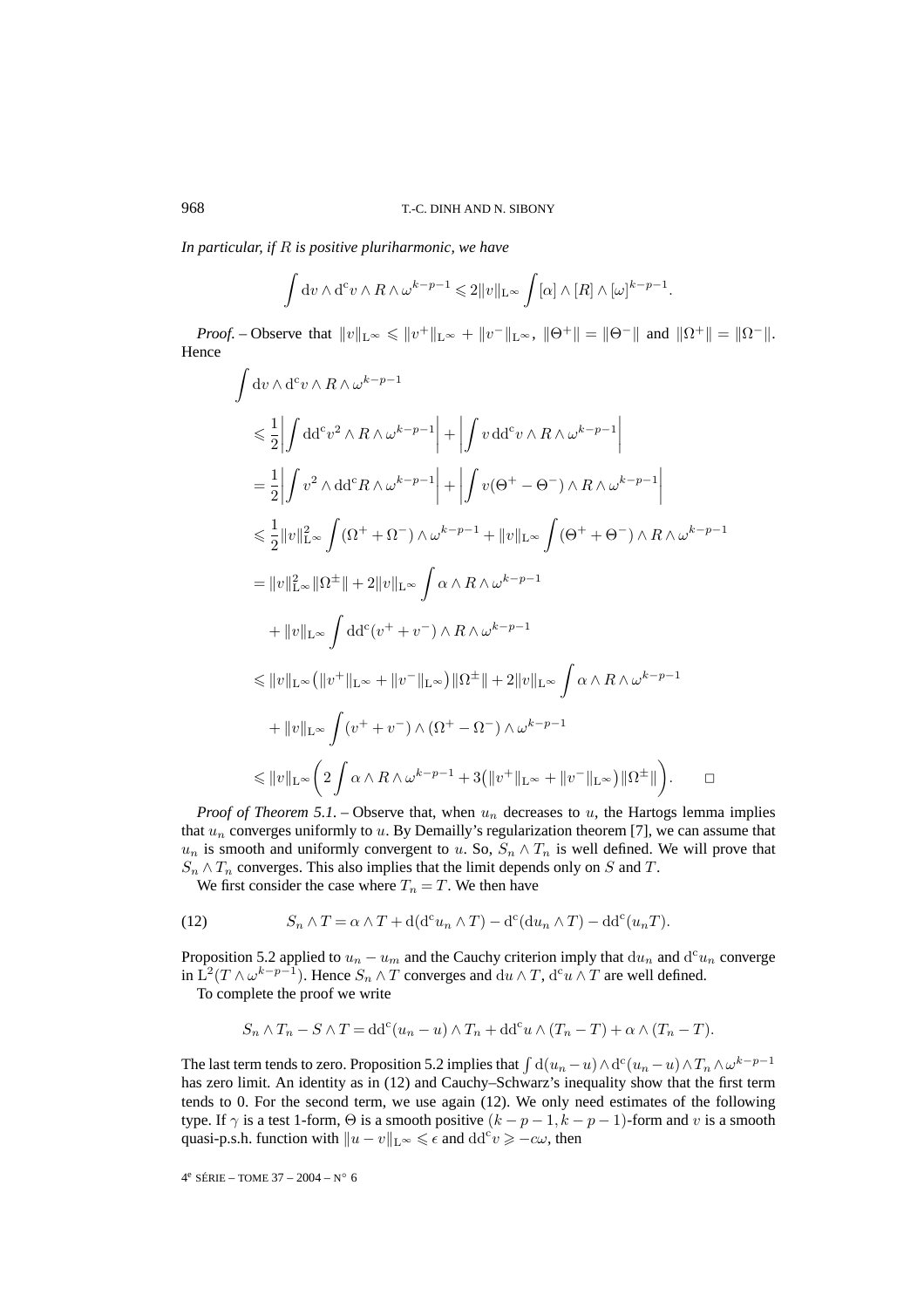REGULARIZATION OF CURRENTS AND ENTROPY 969

$$
\int du \wedge \gamma \wedge (T - T_n) \wedge \Theta = \int dv \wedge \gamma \wedge (T - T_n) \wedge \Theta
$$

$$
+ \int d(u - v) \wedge \gamma \wedge (T - T_n) \wedge \Theta.
$$

The first integral tends to zero. Cauchy–Schwarz's inequality and Proposition 5.2 imply

$$
\left| \int d(u-v) \wedge \gamma \wedge T_n \wedge \Theta \right|^2 \leqslant \text{const} \int d(u-v) \wedge d^c(u-v) \wedge T_n \wedge \Theta
$$
  

$$
\leqslant \text{const} ||u-v||_{L^{\infty}} ||T_n||
$$
  

$$
\lesssim \epsilon
$$

and similarly for  $T$ .  $\Box$ 

In the same way, using the full strength of Proposition 5.2, one can prove the following theorem.

THEOREM 5.3. – Let T be a current in  $DSH<sup>p</sup>(X)$  and S as in Theorem 5.1. Then  $S \wedge T$  is *well defined and belongs to*  $DSH^{p+1}(X)$ *. Moreover*  $S \wedge T$  *depends continuously on* S *and* T. *The topology on the*  $T$  *variable is the topology of*  $\text{DSH}^p(X)$ *.* 

It is enough to assume  $T$  positive and to modify (12) into

$$
S_n \wedge T = \alpha \wedge T + d(d^c u_n \wedge T) - d^c (du_n \wedge T) - dd^c (u_n T) + u_n dd^c T.
$$

*Remarks* 5.4. – If  $S_i$  are positive closed  $(1, 1)$ -currents with continuous potentials, then  $S_1 \wedge \cdots \wedge S_m \wedge T$  is symmetric in  $S_i$  since this is true when  $S_i$  and T are smooth. Let u be a quasi-p.s.h. function on an open ball  $\Omega \subset X$ . By the maximum regularization procedure as in [6], if u is continuous we can extend u to a continuous quasi-p.s.h. function on X. Hence,  $dd^c u \wedge T$  is well defined on  $\Omega$ .

When T is only a (positive pluriharmonic)  $(p, p)$ -current on  $\Omega$ , we do not know how to define  $dd^c u \wedge T$  without additional hypothesis on u. Assume that T,  $dT$  and  $dd^c T$  are of order 0 and u is locally integrable with respect to the coefficient measures of T,  $dT$  and  $dd^cT$ . Then we can define

$$
dd^{c}u \wedge T := dd^{c}(uT) + u dd^{c}T - d(u d^{c}T) + d^{c}(u dT).
$$

If  $u_n$  are p.s.h. and decrease to u or if  $u_n$  converge uniformly to u, we have

$$
\mathrm{dd}^c u_n \wedge T \to \mathrm{dd}^c u \wedge T.
$$

When  $T$  is positive, we also have an inequality of Chern–Levine–Nirenberg type (see [6, p. 126]). More precisely, if K, L are compact sets in  $\Omega$  with  $L \in K$ , then

$$
\|\mathrm{d} \mathrm{d}^c u \wedge T\|_L \leqslant c_{K,L} \big( \|uT\|_K + \|u \mathrm{d} T\|_K + \|u \mathrm{d} \mathrm{d}^c T\|_K \big).
$$

Note that positive harmonic currents associated to a lamination by Riemann surfaces satisfy the above hypothesis (see [3]).

If T is of bidegree  $(1, 1)$  we can extend Theorem 5.1 to currents S with bounded potential.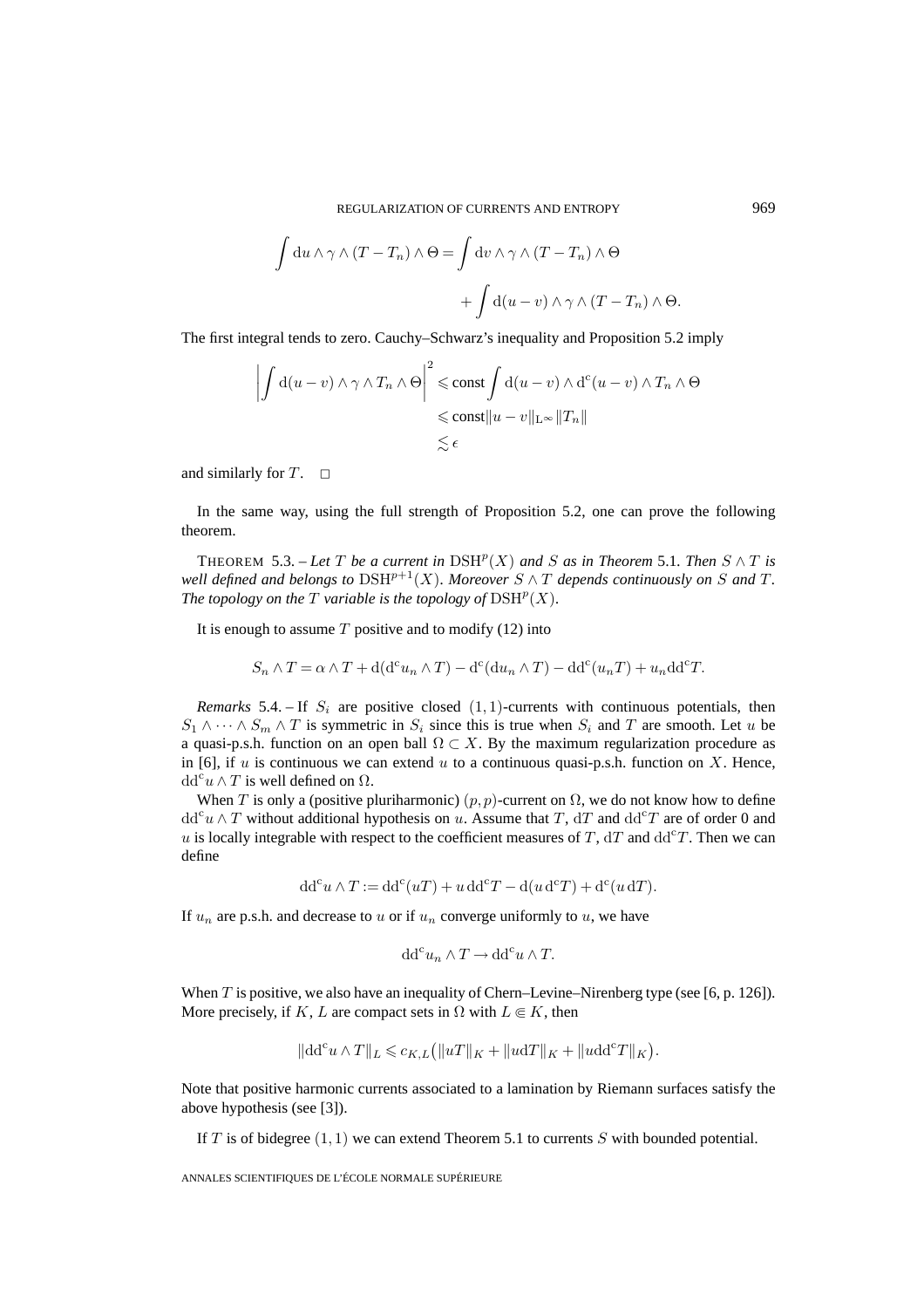PROPOSITION 5.5. – Let T be a positive pluriharmonic current of bidegree  $(1,1)$  in  $(X,\omega)$ . *If* u is a bounded quasi-p.s.h. function then  $dd^c u \wedge T$  is well defined. If  $(u_n)$  is a bounded se*quence of quasi-p.s.h. functions converging pointwise to u with*  $dd^c u_n \geq -c\omega$ , then  $dd^c u_n \wedge T \to dd^c u \wedge T.$ 

*Proof.* – We can assume that  $u_n$  are smooth and positive. It is easy to check that  $u_n^2$  are quasip.s.h. and converge to  $u^2$ . It follows that  $\partial u_n$  (resp.  $\overline{\partial} u_n$ ) converge to  $\partial u$  (resp.  $\overline{\partial} u$ ) weakly in  $L^2(X)$ .

As in Theorem 5.1, we only need to show that  $\partial u_n \wedge T$  (resp.  $\overline{\partial} u_n \wedge T$ ) converges weakly. Recall that we can write  $T = \Omega + \partial S + i\partial \overline{\partial} y$  with  $\Omega$  smooth closed,  $\partial S$ ,  $\overline{\partial} S$  in L<sup>2</sup>, v in L<sup>1</sup> [14]. If  $\gamma$  is a test 1-form, we have

$$
\int \partial u_n \wedge T \wedge \gamma \wedge \omega^{k-1} = -\int u_n \partial T \wedge \gamma \wedge \omega^{k-1} - \int u_n T \wedge \partial \gamma \wedge \omega^{k-1}
$$

$$
= -\int u_n \partial \overline{\partial S} \wedge \gamma \wedge \omega^{k-1} - \int u_n T \wedge \partial \gamma \wedge \omega^{k-1}.
$$

The second term tends to  $\int uT \wedge \partial \gamma \wedge \omega^{k-1}$ . The first term is equal to

$$
-\int\partial u_n\wedge\overline{\partial S}\wedge\gamma\wedge\omega^{k-1}+\int u_n\overline{\partial S}\wedge\partial\gamma\wedge\omega^{k-1}
$$

which converges to

$$
-\int\partial u\wedge\overline{\partial S}\wedge\gamma\wedge\omega^{k-1}+\int u\overline{\partial S}\wedge\partial\gamma\wedge\omega^{k-1}
$$

since  $u_n \to u$  and  $\partial u_n \to \partial u$  weakly in  $L^2$ .

The convergence of  $\overline{\partial} u_n \wedge T$  is proved in the same way.

#### REFERENCES

- [1] ALESSANDRINI L., BASSANELLI G., Plurisubharmonic currents and their extension across analytic subsets, *Forum Math.* **5** (6) (1993) 577–602.
- [2] BASSANELLI G., A cut-off theorem for plurisubharmonic currents, *Forum Math.* **6** (5) (1994) 567– 595.
- [3] BERNDTSSON B., SIBONY N., The ∂ equation on a positive current, *Invent. Math.* **147** (2002) 371– 428.
- [4] BLANCHARD A., Sur les variétés analytiques complexes, *Ann. Sci. Éc. Norm. Sup. (3)* **73** (1956) 157–202.
- [5] BOWEN R., Topological entropy for noncompact sets, *Trans. Amer. Math. Soc.* **184** (1973) 125–136.
- [6] DEMAILLY J.-P., Monge–Ampère operators, Lelong numbers and intersection theory, in: Ancona V., Silva A. (Eds.), *Complex Analysis and Geometry*, Plenum Press, 1993, pp. 115–193.
- [7] DEMAILLY J.-P., Pseudoconvex-concave duality and regularization of currents, in: *Several Complex Variables (Berkeley, CA, 1995–1996)*, in: Math. Sci. Res. Inst. Publ., vol. **37**, Cambridge Univ. Press, Cambridge, 1999, pp. 233–271.
- [8] DINH T.C., Distribution des préimages et des points périodiques d'une correspondance polynomiale, *Bull. Soc. Math. France*, in press.
- [9] DINH T.C., LAWRENCE M., Polynomial hull and positive currents, *Ann. Fac. Sci. Toulouse* **XII** (3) (2003) 317–334.
- [10] DINH T.C., SIBONY N., Une borne supérieure pour l'entropie topologique d'une application rationnelle, *Ann. of Math.*, in press.